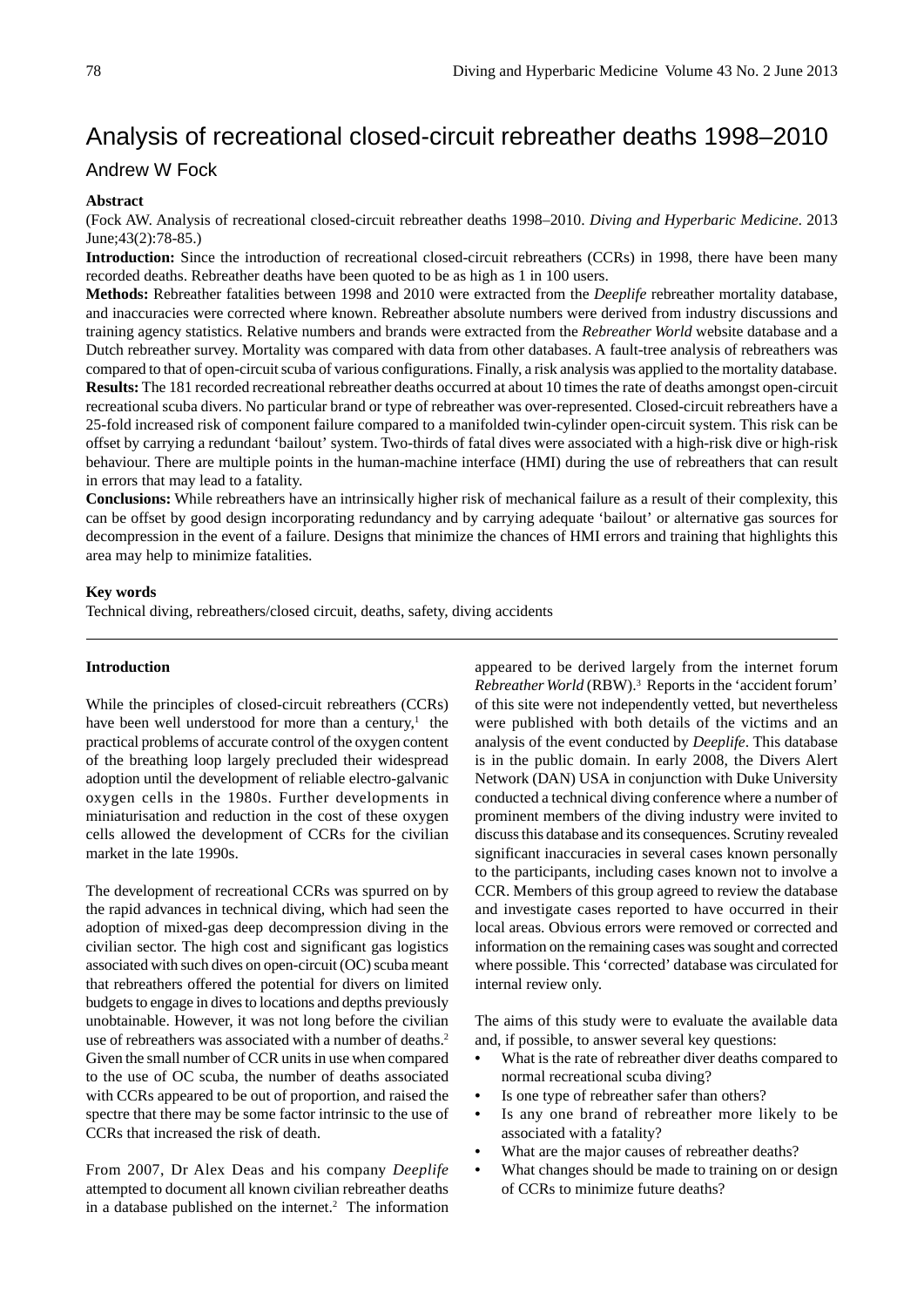## **Methods**

The corrected *Deeplife* database was accessed and the following data were extracted for analysis:

- • total number of deaths each year
- type of CCR
- CCR brand
- mechanical control or electronic control
- cause of death
- equipment-related
- risk-related
- unrelated to CCR
- unknown.

Discussions with training agencies and manufacturers provided a very rough estimate of the total number of CCRs thought to be in use worldwide (denominator).

The RBW website was accessed and the number of registered users for the various types of CCRs was extracted. This was then compared to the total number of registered users.<sup>3</sup> RBW has approximately 30,000 users of whom 1,554 had 'registered' their type of rebreather at the time of access. These proportions were then compared to similar information from a survey of Dutch CCR users conducted in 2009.4 Comparison was made of the proportions of various brands of CCRs in use and the proportions of mechanically controlled CCRs (mCCR) relative to electronically controlled CCRs (eCCR).

Mortality data associated with CCR use were obtained from the *Deeplife* database, a British Sub-Aqua Club (BSAC) study covering 1998 to 2009 and the DAN-Asia Pacific (DAN-AP) Australasian diving mortality database.<sup>2,5,6</sup> Mortality data from recreational scuba diving and other sporting activities were obtained from a variety of sources in order to provide a comparator.<sup>7-11</sup>

For each case in the database where there was sufficient information to determine a cause, a risk rating from 1 (least risk) to 5 (most risk) for the dive was allocated:

- 1 low risk, < 40 msw, all checks and tests conducted, no wreck/cave penetration;
- 2 moderate risk, < 40 msw, all checks done, wreck or cave penetration performed;
- 3 intermediate risk, > 40 msw, all checks completed;
- 4 high risk, > 40 msw, all checks and tests done, wreck or cave penetration;
- 5 extreme risk, > 150 msw or checks not done or alarms ignored.

These data were then compared to a survey conducted in 2002 by Steven Hawkins of users of the Inspiration™ eCCR.12

Finally, failure probability trees were constructed using the method described by Stone to attempt to determine the relative risk of mechanical failure of a CCR compared to OC scuba.13 Further 'fault trees' were constructed for each

of the major sub-systems of the CCRs to outline the myriad of potential causes of failure and the multiple corrective measures possible, as well as to demonstrate the relative importance of the various corrective strategies.<sup>14</sup>

#### **Results**

Between 1998 and 2010, 181 deaths were recorded in the corrected *Deeplife* database. There was a peak of 24 deaths in 2005, which seems to have been something of a watershed year. Prior to 2005, deaths had averaged eight per year, while after 2005 there were, on average, 20 deaths per year.

Between 1995 and 2011, the three major US-based training agencies conducted approximately 18,000 entry-level rebreather certifications with approximately 1,400 per year being conducted between 2001 and 2011.<sup>15</sup> Intermediate and advanced level certifications were achieved during the same period (2001–2011) at approximately half the annual rate for basic certifications (i.e., approximately 500 per year each). Based on these data, discussions with informed members of the diving industry and the data extracted from the RBW website, it was estimated that in 2010 there were approximately 14,000 active CCR divers worldwide.

Based on survey data, it was estimated that an average of approximately 30 dives per year per CCR diver were performed, with most active divers conducting between 20 and 50 dives each year.<sup>3,12</sup> At an annual death rate of 20 divers per year, this equates to an estimated death rate of 4 per 100,000 dives per year or approximately 10 times that of non-technical recreational OC scuba diving.<sup>6-8,10,16</sup>

The causes of the 181 fatalities are listed in Table 1. Of the total of 181 deaths, 57 (31.5%) had insufficient data to form



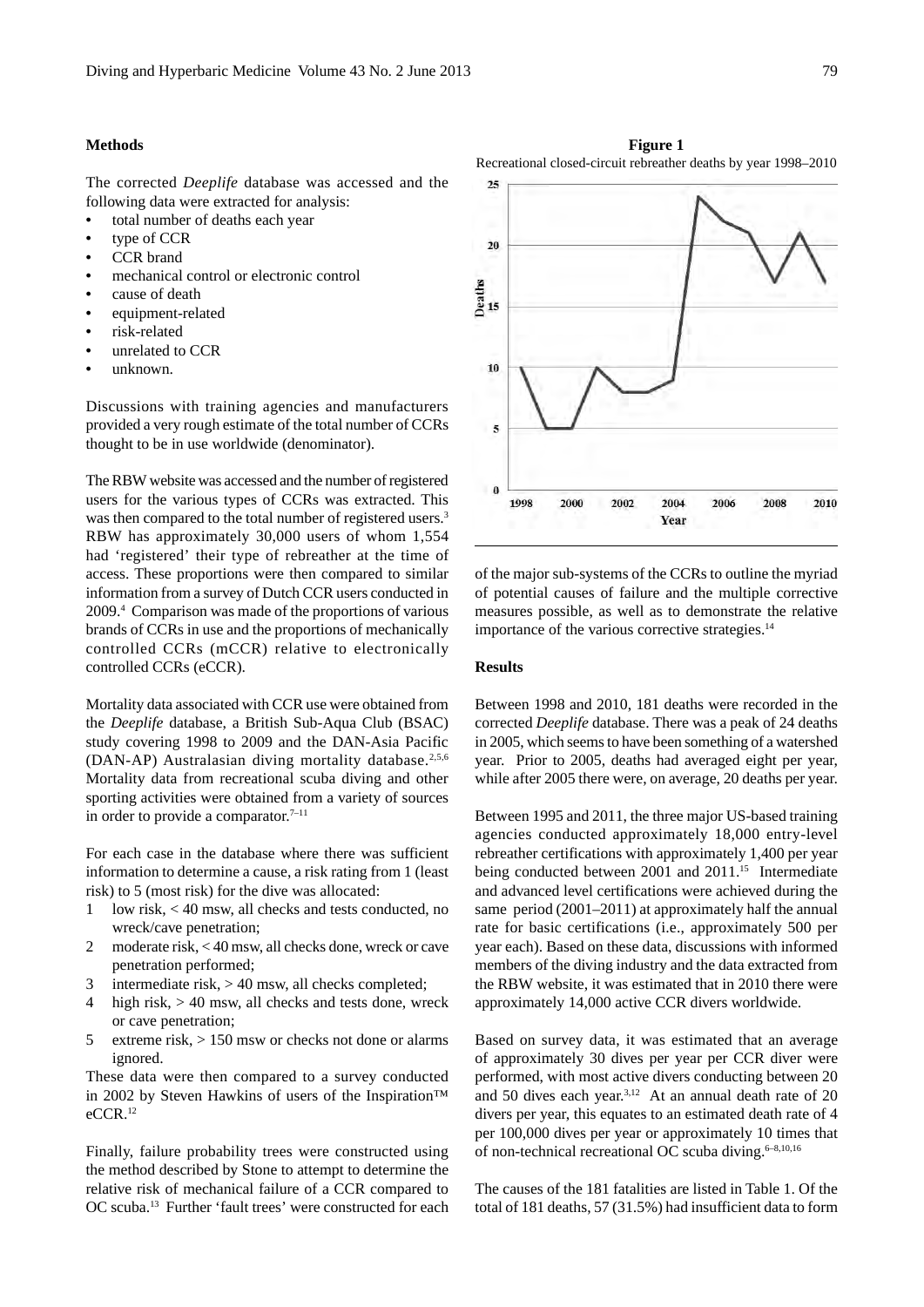## **Table 1**

Recreational closed-circuit rebreather deaths by stated cause; note the large number of cases in which there is scant information; in many other cases, while a cause of death is given, little evidence is available to corroborate that analysis

| <b>Cause of death</b>       | <b>Number</b>  | $\frac{0}{0}$  |
|-----------------------------|----------------|----------------|
| Hypoxia                     | 31             | 17             |
| Hyperoxia                   | 7              | 4              |
| Hypercapnea                 | 17             | 9              |
| Acute myocardial infarction | 15             | 8              |
| Arterial gas embolism       | 12             | 7              |
| Pulmonary barotrauma        | 6              | 3              |
| No training                 | $\mathfrak{D}$ | 1              |
| Drowning                    | 5              | 3              |
| Inert gas narcosis          | 4              | $\mathfrak{D}$ |
| Entanglement                |                |                |
| Other                       | 24             | 13             |
| Scant data                  | 57             | 31             |
| <b>Total:</b>               | 181            |                |

any conclusions; 80 (44%) were attributed to equipmentrelated problems; 43 (24%) to diving-related problems and the remainder were a mixture of problems such as acute myocardial infarction, loss of consciousness from diabetes mellitus, etc. In the BSAC data (27 deaths), there were scant data in seven cases and 14 cases were associated with either "*equipment failure*" (four cases) or the unit not being turned on correctly (11 cases). In only five cases was the cause of death thought to be unrelated to the type of breathing apparatus in use.

Each brand of CCR in use was represented in the mortality figures roughly in proportion to its market share from 2005 on. Analysis of data prior to 2005 was not performed as only one recreational CCR, the Inspiration™ (Ambient Pressure Diving**®**, Cornwall UK), was available up to this time. The only major brand not represented in these mortality data is the rEVO**®** (Paul Raymaekers, Belgium) which, while holding a significant market share from 2010, had, at the time of analysis, not been associated with any deaths. However, fatalities on this unit have been reported since this analysis was made.

Comparing the brand market share in the *Rebreather World* group to that of the Dutch survey, there is an apparent over-representation of CCRs that hold a CE certificate (Conformité Européene; i.e., compliance with European Union legislation and testing) in the latter, presumably because in Europe there is a requirement for CCRs to hold this certificate before they can be sold commercially. Nevertheless, given the broad confidence intervals of the data from the *Deeplife* database, the mortality by brand is comparable in these two data sets.

In the RBW survey, mCCRs represented 22% of units, while in the Dutch survey, the proportion was 15% mCCRs,

**Table 2** Recreational closed-circuit rebreather risk behaviour index vs. mortality (see text for explanation; cases with sufficient data)

| <b>Risk rating</b> | $# \; \text{cases}$ | $\frac{6}{9}$ |
|--------------------|---------------------|---------------|
|                    | 41                  | 33            |
| $\mathfrak{D}$     |                     |               |
| 3                  | 42                  | 33            |
|                    | 24                  | 19            |
| 5                  | 12                  | 10            |
| <b>Total:</b>      | 126                 |               |
|                    |                     |               |

accounting for 20% of deaths overall and 16% of deaths after 2005, roughly in proportion to their usage. The type of rebreather being used was not available in the BSAC data.

If a risk rating is applied to the cases in the database with sufficient information  $(n = 126)$  using a similar methodology to Hawkins, then two-thirds of cases would appear to be associated with high-risk behaviours (Table 2). $12$ 

#### **Discussion**

The numbers of active rebreather divers worldwide are difficult to estimate and any such estimates can only be approximate. Manufacturers are unwilling to divulge the numbers of units sold, perhaps because of concerns about potential litigation if their unit were to be associated with a high proportion of accidents and deaths. Furthermore, for units such as the Inspiration™ that have now been available for more than a decade, the number of units sold will no longer represent the number of units in active use. Without a good estimate of the total number of rebreathers in active use, the risk associated with each unit or user is difficult to quantify and, even if manufacturers were to reveal the number of units produced, this would not account for the number of scrapped units, units not in active use, nor the number of dives done per year per unit.

Various estimates of fatality rates have been suggested, ranging from one in 10 users (Heinerth J, personal communication during a television documentary, period not specified),15 to 360 per 100,000 divers per year, based on 20 deaths per annum and 5,000 units in regular use.16 Others have suggested the total number of rebreather divers lies between 5,000 and 15,000 worldwide.<sup>11,15</sup> The data on CCR certifications beyond the initial training skill level would tend to indicate a high retention rate of CCR divers.<sup>16</sup> This is not altogether unexpected given the high purchase costs of CCRs and the commitment required to perform this type of diving. These figures do not include certifications from BSAC or SSI, two agencies assumed to have certified technical divers in Europe, the UK and Australasia for several years.

Assuming (as in the results section) 14,000 CCRs in current use and that CCR divers conduct approximately 20–50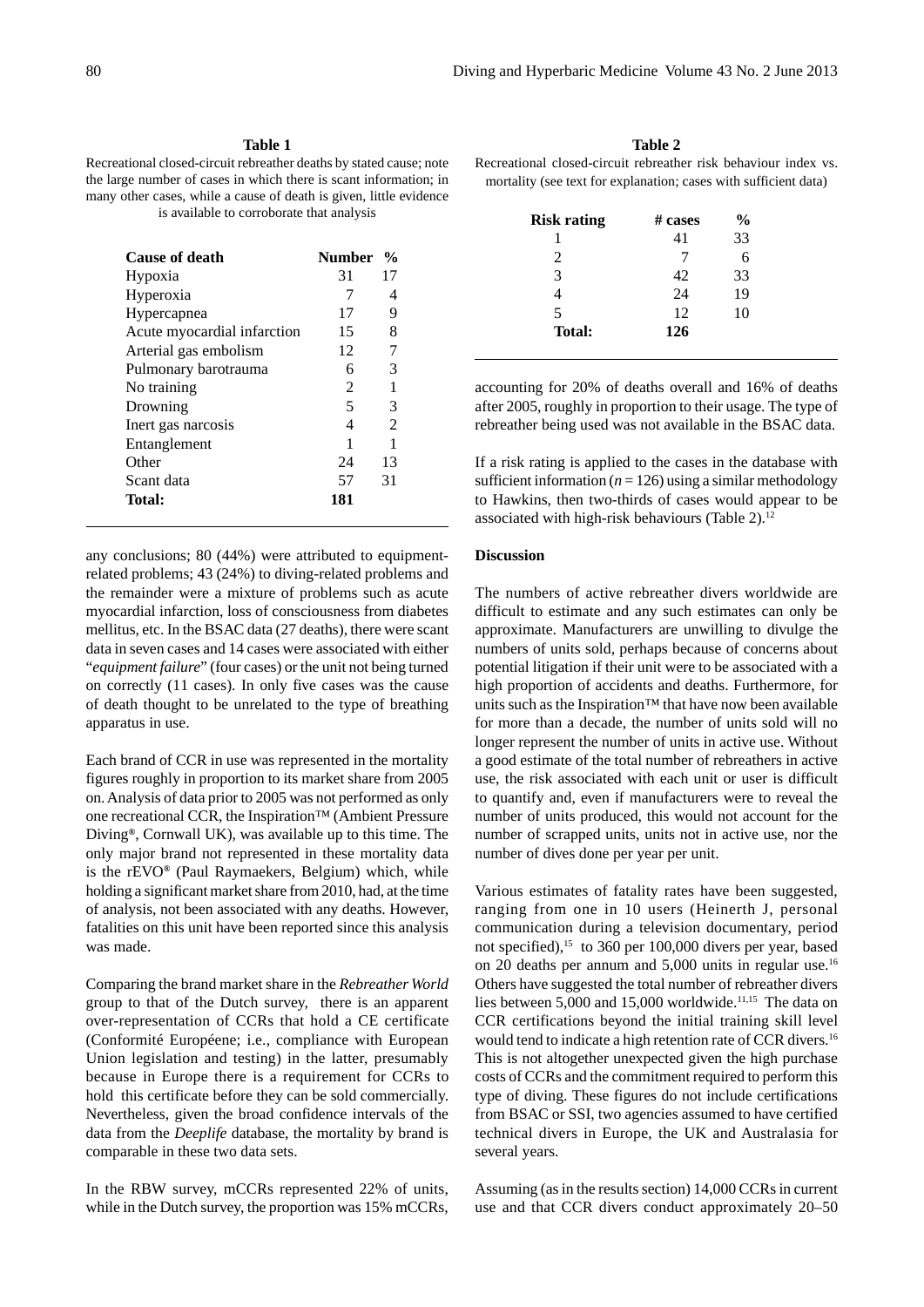**Table 3** Comparison of fatality rates of various high-risk sports

| <b>Sport</b> | Death per activity | Deaths per 100,000<br>activities |
|--------------|--------------------|----------------------------------|
| Base jumping | $2,317$ jumps      | 43.16                            |
| CCR diving   | 18,750 dives       | 5.33                             |
| Sky diving   | 101,000 jumps      | 0.99                             |
| Hang gliding | 116,000 flights    | 0.86                             |
| Horse riding | 175,418 rides      | 0.57                             |
| Scuba diving | 200,000 dives      | 0.50                             |

dives per year, one can calculate a mortality rate of between 3/100,000 dives and 7/100,000 dives, approximately 10 times that for recreational OC scuba diving. $4-8,10,12,17$  If confidence intervals in arriving at these figures were able to be constructed, they would be expected to be very wide indeed. If a mortality rate of 5 per 100,000 dives was proven to be correct, this would make CCR diving approximately five times more dangerous than hang gliding and 10 times more so than horse riding, although 8 times less dangerous than base jumping (Table 3)!8

BSAC data from 1998–2010 would indicate that CCR divers in the UK were approximately four times more likely to be involved in a fatal accident than open-circuit divers, representing 14% of fatalities but only 4% of dives. These are probably some of the more robust data available but must be considered in the context of the small numbers involved. It is also interesting to note that in these data 38% of deaths were associated with diving to depths greater than 40 msw, independent of the equipment used. Diving beyond 40 msw represented 11% of dives in this study, equating to a threefold increase in risk of death associated with increased depth alone. If we assume the majority of CCRs are used for deep, mixed-gas diving this raises the issue as to what extent the breathing apparatus itself is responsible for increased risk and to what extent it is a function of a dangerous (deeper) environment. In the BSAC mortality data for OC diving, there were 13 cases of equipment failure in OC divers and 36 cases (24%) where the victim ran out of gas, a rare problem with CCR divers.<sup>5,9</sup> Despite the perceived simplicity and reliability of OC diving equipment, almost 9% of the deaths were attributed to equipment failures. This compares to approximately 30% attributed to CCR equipment failure in the *Deeplife* database.

When CCRs first became available to recreational divers, they were largely limited to 'high-end' technical divers conducting deep, mixed-gas expeditionary dives. Not surprisingly, with new technology in the hands of civilians who were accustomed to conducting high-risk dives, deaths began to be reported soon after.<sup>2</sup> The attitude at that time was exemplified by photos of some of these divers on the wreck of *HMHS Britannic* at 110 msw without any visible OC bailout.18 A survey of registered Inspiration™ CCR users conducted in 2002 identified high-risk behaviours in

CCR divers, such as continuing with the dive or commencing the dive with alarms sounding or entering the water with one or other gas turned off.12 Divers were allocated a 'risk rating' score of 0–9 based on these behaviours. Divers who reported a score of 9 subsequently had a greater than 80% two-year mortality.19

There was a sudden doubling of the number of annual rebreather-associated deaths in 2005. It is unclear whether this was associated with a sudden increase in the variety of units becoming available or a sudden adoption of CCRs by the wider diving community. Anecdotally, CCR divers were much more commonly seen on commercial dive boats after this time, but data from the major US-based training agencies does not show any sharp increase in numbers of certifications at or just before this time. From an Australian perspective, all the recorded deaths have been after 2005 and, while the numbers are thankfully small, they would seem to reflect the broader pattern of deaths, with one from entrapment (unrelated to the type of scuba), one from narcosis (diving-related) and one each from hypoxia and hyperoxia (CCR-related). In the latter two cases, lack of training and experience played an important role.<sup>6</sup>

The author's experience as a medical advisor to the DAN-AP Australian diving mortality study has emphasized the difficulty of ascertaining causality in diving deaths from the limited information that is often available, even with access to police and coronial service records. The information in the *Deeplife* database by comparison is often uncorroborated and scant in its detail. As such, the associated accident analysis must be undertaken in a very guarded fashion. However, certain types of cases do seem to appear rather more frequently. In particular, cases of divers attempting very deep dives with limited experience and divers continuing to dive despite the CCR alarms indicating problems with the unit seem to recur in reports. Despite more than a decade of warnings, the dangers of overconfidence do not seem to have been taken to heart by many new CCR divers. Furthermore, there have been a number of near misses reported on RBW forums that seem to arise from misinformation promulgated via the internet. These issues continue to be a challenge to those who wish to promote safety in this area.

While it would appear that some (indeed, much) of the increased mortality associated with CCR use may be related to high-risk behaviour and the risks of diving at depth, the complexity of CCRs means that they are by nature more prone to failure than OC equipment. In his analysis of mechanical failure risk on the Wakulla Springs Project, Stone derived 'failure trees' for various equipment configurations.13 In this model, the risk of system failure in a linear system, such as a standard OC scuba system, is the result of the addition of the probabilities of the failures of individual components. If a parallel or redundant system can be introduced, then the probabilities are multiplied, resulting in a substantial reduction in overall risk. His modelling suggests that by using a manifold twin-cylinder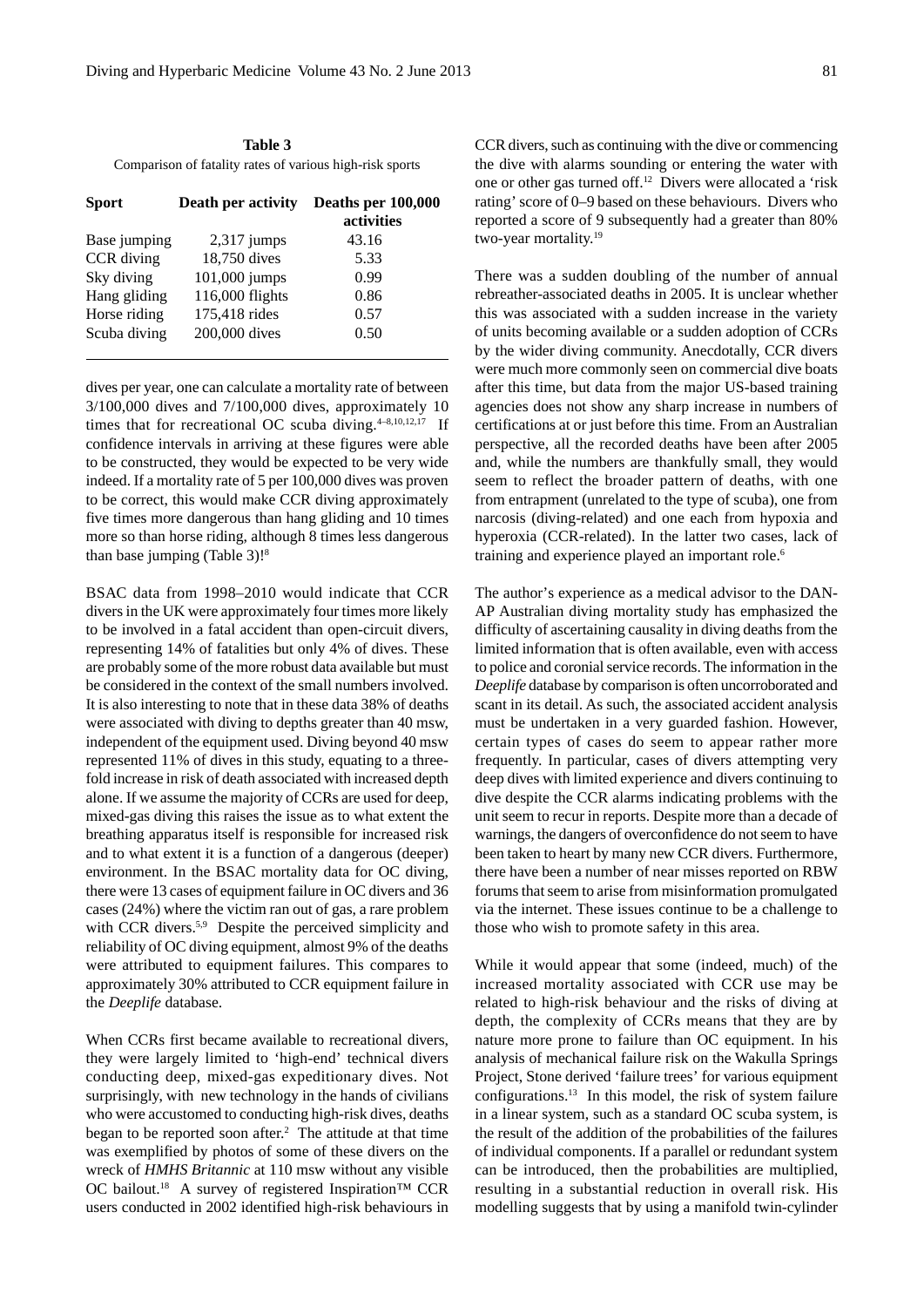

**Figure 2** Probability failure tree for a standard open-circuit scuba system

**Figure 3** Probability failure tree for open-circuit manifold twin cylinder



OC configuration the risk of mission-critical failure could be reduced by eleven-fold, whereas reduction in the risk of a single component only resulted in a small overall reduction in risk (Figures 2 and 3).

When such modelling is applied to CCRs, the risks of purely mechanical failures result in a theoretical overall risk increase of failure of 23 times compared to a manifold twincylinder OC (Table 4). Redundancy in some subsystems can reduce this risk of failure, particularly in key areas such as electronics. Indeed, where the CCR has two redundant computers with twin redundant batteries, the overall risk of failure of the unit is actually less than that of the simpler mCCR, with its single  $O_2$  display. Further, the ability to 'plug-in' off-board gas via a totally independent mechanism,

as exists on some CCRs, reduces the overall risk of missioncritical failure by three-fold.

For the purposes of the analysis, the assumption is made that a single-point failure in a CCR is mission-critical, unless there is a redundant system. While for OC scuba this is true, for many CCR failures the failure of a single subsystem may not result in the need to seek an alternate source of breathing gas. An example of this type of failure is the loss of all diluent when at depth. Diluent is not required during the bottom phase or during ascent, therefore, loss of this gas would not require the diver to 'bailout' to an alternative source of breathing gas, and ascent could be conducted as per normal on the CCR.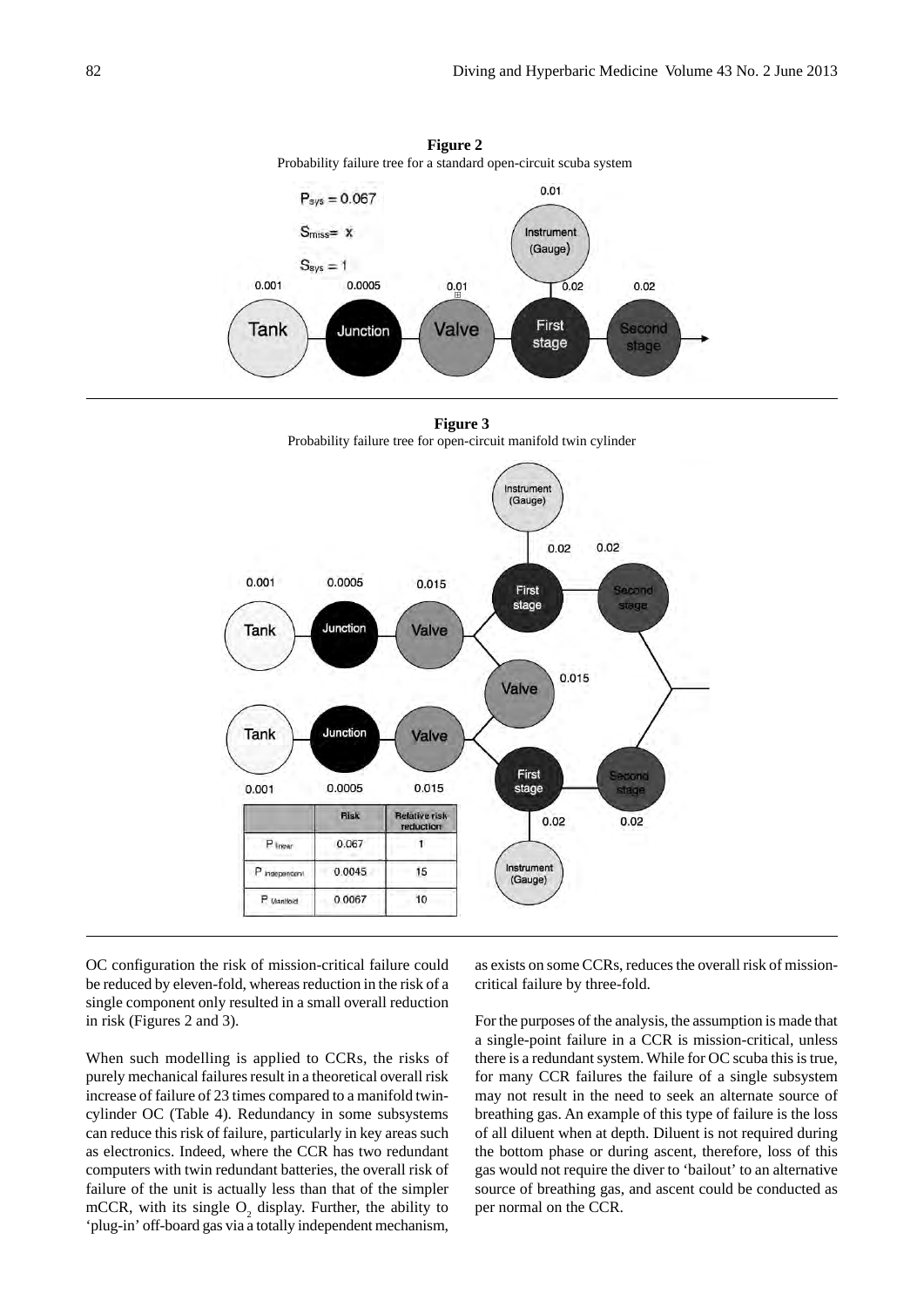## **Table 4**

Recreational closed-circuit rebreather (CCR) mechanical failure analysis: probabilities for linear systems are additive and those for redundant systems multiplied; note the overall very low probability of computer failure where there is a redundant computer and battery arrangement

| Subsystem          | P for component<br>failure | P for critical<br>failure |
|--------------------|----------------------------|---------------------------|
| <b>Electronics</b> |                            |                           |
| <b>Battery</b>     | 0.05                       | $0.003*$                  |
| Computer           | 0.01                       | 0.0001                    |
| Oxygen cells       | 0.02                       | $0.0004\dagger$           |
| <b>Total:</b>      |                            | 0.003                     |
| Gas O <sub>2</sub> |                            |                           |
| Tank               | 0.01                       | 0.001                     |
| Junction           | 0.005                      | 0.001                     |
| Valve              | 0.015                      | 0.015                     |
| First stage        | 0.02                       | 0.02                      |
| Gauge              | 0.01                       | 0.01                      |
| Manifold           | 0.005                      | 0.005                     |
| Manual add         | 0.015                      |                           |
| Solenoid           | 0.03                       | 0.0005                    |
| <b>Total:</b>      |                            | 0.52                      |
| <b>Gas diluent</b> |                            |                           |
| Tank               | 0.01                       | 0.001                     |
| Junction           | 0.005                      | 0.001                     |
| Valve              | 0.015                      | 0.015                     |
| First stage        | 0.02                       | 0.02                      |
| Gauge              | 0.01                       | 0.01                      |
| Manifold           | 0.005                      | 0.005                     |
| Manual add         | 0.015                      |                           |
| ADV                | 0.02                       | 0.0003                    |
| <b>Total:</b>      |                            | 0.61                      |
| Loop               |                            |                           |
| Scrubber           | 0.01                       | 0.01                      |
| Hoses              | 0.02                       | 0.02                      |
| <b>DSV</b>         | 0.01                       | 0.01                      |
| <b>Total:</b>      |                            | 0.04                      |
|                    |                            |                           |

eCCR with no bailout failure probability 0.156 OC twin-cylinder system failure probability 0.007 **Relative Risk CCR/OC: 23** \* 2 batteries; † 2 cell failure

The assumption that CCRs are less mechanically reliable is widely held, and most CCR divers carry OC cylinders for 'bailout' in case of CCR failure. In contrast to OC divers conducting decompression dives, where the cylinders form part of the decompression gas requirements, these cylinders represent a redundant scuba that is not used except in emergencies. When the presence of a redundant scuba is included in the failure risk calculations and compared to an OC diver conducting a decompression dive with two decompression gases, then resultant risk of overall missioncritical equipment failure becomes similar (Table 5). This is predicated on the CCR diver having ample gas to complete

## **Table 5**

Recreational closed-circuit rebreather (CCR) vs. open-circuit (OC) decompression dive risk analysis (OC diver requires two stage cylinders to complete decompression schedule): risk of mechanical failure comparable as the CCR diver carries a redundant scuba system (bailout) while the OC diver must use each of his cylinders for the dive; in practice, OC divers reduce this risk by calculating to have 1/3 of gas in reserve in each cylinder and diving in a team

| OC scuba                                            | P subsystem failure |
|-----------------------------------------------------|---------------------|
| Risk manifold system failure                        | 0.007               |
| Risk Stage tank 1 failure                           | 0.067               |
| Risk Stage tank 2 failure                           | 0.067               |
| Risk mission critical failure                       | 0.140               |
| (Probabilities are additive)                        |                     |
|                                                     |                     |
| $eCCR + 2 OC$ bailout cylinders                     |                     |
| Risk eCCR failure                                   | 0.156               |
| Risk bailout tank 1 failure                         | 0.067               |
| Risk bailout tank 2 failure                         | 0.067               |
| Risk mission critical failure                       | 0.021               |
| (OC risk probably additive, CCR/OC risk multiplied) |                     |
|                                                     |                     |
| Relative risk eCCR versus OC scuba                  | 0.15                |
|                                                     |                     |

the dive using the OC gas carried. For deeper dives where logistics dictate that carrying complete bailout is impractical, divers will often utilizes a buddy system for bailout. This again is predicated on the buddies staying together rather than adopting the 'same ocean' buddy system conducted by some technical divers! It is interesting to note that, in this purely mathematical analysis, buddy diving offers a reduction of risk of almost an order of magnitude, strongly supporting the proponents of this behaviour.

There are few or no data on the actual mechanical failure rates of either OC scuba or CCRs. However, personal experience would indicate that mechanical failure of OC scuba is a rare event. While the theoretical risk of mechanical failure of a CCR is certainly higher than for a manifold OC twin-cylinder arrangement, the overall risk of failure in a correctly maintained and checked CCR system would still be expected to be low overall. Nevertheless, failures are commonly reported on internet forums. In an analysis of human factors in CCR failures, more than half the failures were attributed to poor training or poor pre-dive checks.<sup>14</sup> The experienced OC diver who takes up CCR diving was identified as being at particular risk of overestimating their ability. With OC scuba systems, there is usually only one correct response to failure. The complexity of CCR diving and the interaction of physics, physiology and equipment mean that there may be many possible responses that allow the diver to continue breathing, not all of which will result in a successful outcome. The following case is illustrative (Figure 4).

This diver entered the water with his CCR turned off. The diver had pre-breathed the unit before entering the water,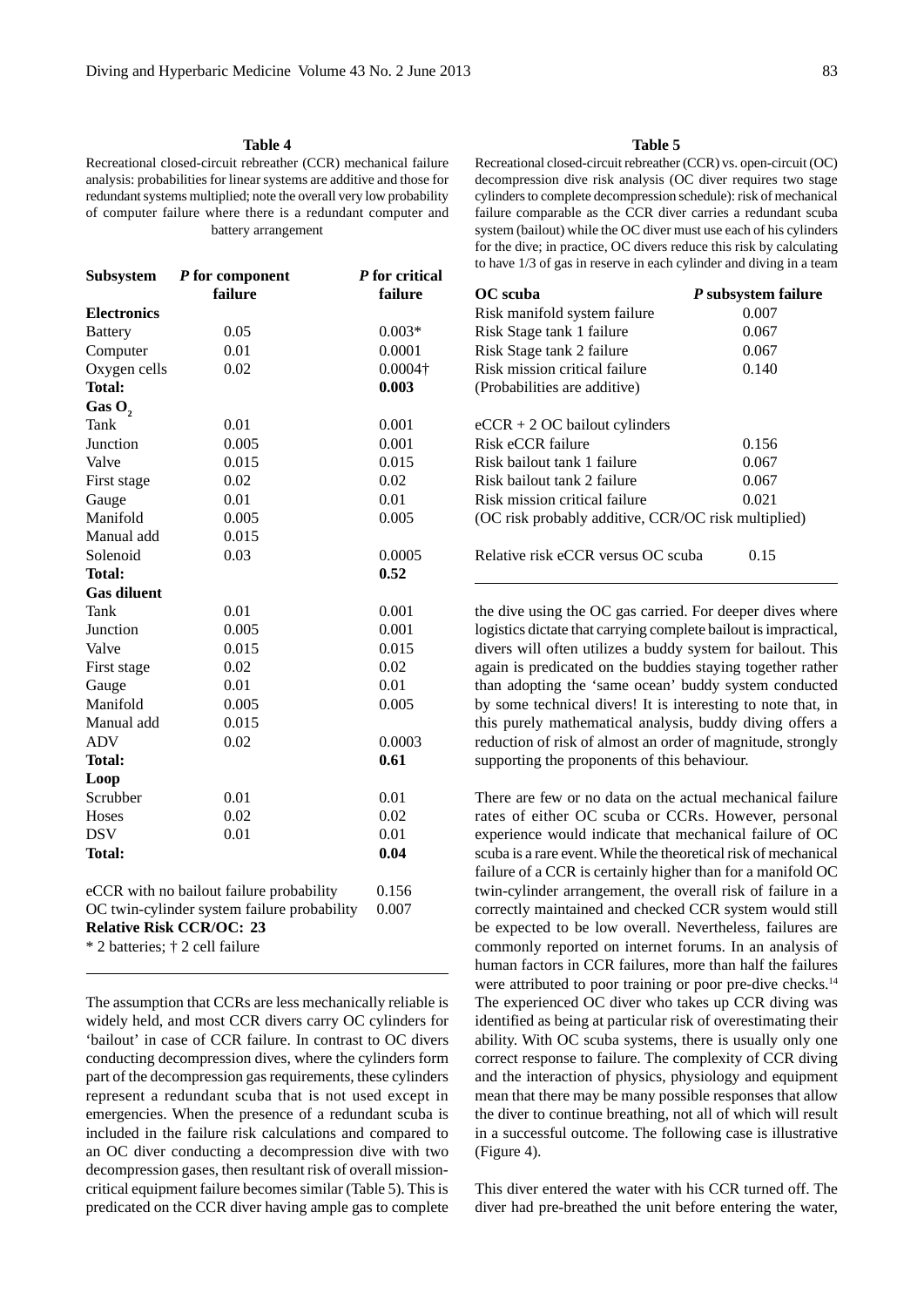## **Figure 4**

Dive depth and inspired oxygen partial pressure profile of a fatal recreational closed-circuit rebreather dive; unconsciousness occurs 130 sec into the dive due to ascent hypoxia and failure of oxygen addition because the unit had not been turned on



but for insufficient time for the  $PO_2$  to fall to a critical level. Descent resulted in an increase in  $PO_2$  despite the consumption of  $O_2$  from the loop. At approximately 14 msw, the diver became aware the CCR's electronics were not turned on. Options at this time included:

- bailout to OC scuba;
- ascent to 6 msw and flushing the CCR with  $O_2$  to provide a known breathing mix that was non-hypoxic on the surface;
- turning on the electronics (not recommended as the unit would attempt to calibrate the  $O_2$  cells underwater; however, possible if the correct sequence was followed).

While the  $PO_2$  in the breathing loop of the CCR at 14 msw was still 0.2 atm and hence quite breathable, an understanding of physics and physiology would have told the diver that ascent without the addition of  $O_2$  would result in a rapid fall in the  $PO_2$  in the breathing loop. This diver was a very experienced OC diver and his first reaction was to return to the surface to correct the problem. As one might predict, he became unconscious from hypoxia just below the surface and drowned. The entire event occurred in less than 150 seconds from the commencement of the dive.

In this case, there was nothing wrong with the CCR, rather, the failures were in the pre-dive checks to show the CCR's electronics were turned off and in undertaking insufficient pre-breathe time. This type of problem may occur where the diver has completed the standard checks and then the dive is delayed for a short time while some adjustment is made, e.g., the shot line is re-sited. The diver may respond by turning off the unit in a misguided attempt to save battery life, and then fail to turn it back on in the distraction of

'getting on with the dive' subsequently. The situation was eminently salvageable without the need to go 'off the loop', but a failure to understand the consequences of the various options resulted in a tragic outcome.

The use of basic check-lists and of 'good design' have been advocated to eliminate wherever possible the chance of human error.<sup>14</sup> Such design should:

- minimize perceptual confusion;
- make the execution of action and response of the system visible to the user;
- use constraints to lock out the possible causes of errors;
- avoid multimodal systems.

Training should provide for acquisition of basic skills so that these become 'hard-wired', thereby allowing clear mentation in times of stress while making critical decisions.

One potential method of providing this would be to stage rebreather training such that initial certification did not allow for decompression diving and only allowed for limited failure response in a way similar to OC diving, e.g., OC bailout as the only option. Only once the actual CCR diving skill set and basic CCR management was well ingrained would more complex teaching concerning rebreather physics and physiology be introduced in conjunction with discussions on alternative bailout options and decompression diving.

### **Conclusions**

In the period from the introduction of the first mass-market CCR in 1998 to 2010, there have been 181 reported deaths. While the number of rebreathers in use remains unknown, best-guess figures suggest that using a CCR is associated with a four- to ten-fold increased risk of death compared to recreational OC scuba diving. Some of this risk may be associated with the use of CCRs for higher-risk deep diving, which in itself is associated with a three-fold increase in risk of death. Two-thirds of the reported deaths appear to have some association with high-risk behaviours including commencing or continuing dives with alarms activated or with known faults to the CCR.

There does not seem to be any particular brand of CCR over-represented in the mortality data and, despite popular perception, mCCRs are not associated with a lower mortality than eCCRs.

CCRs have an intrinsically increased risk of mechanical failure because of their complexity; however, this risk is probably small, and many of the failures seen appear to be related to training issues, failures of maintenance and failure to conduct adequate pre-dive checks. While good design can help reduce the chance of human error in maintenance and pre-dive assembly, the major emphasis should be on reducing human error, including modification of high-risk behaviours. Modifications to training, education and certification of CCR divers may be one way of achieving this.